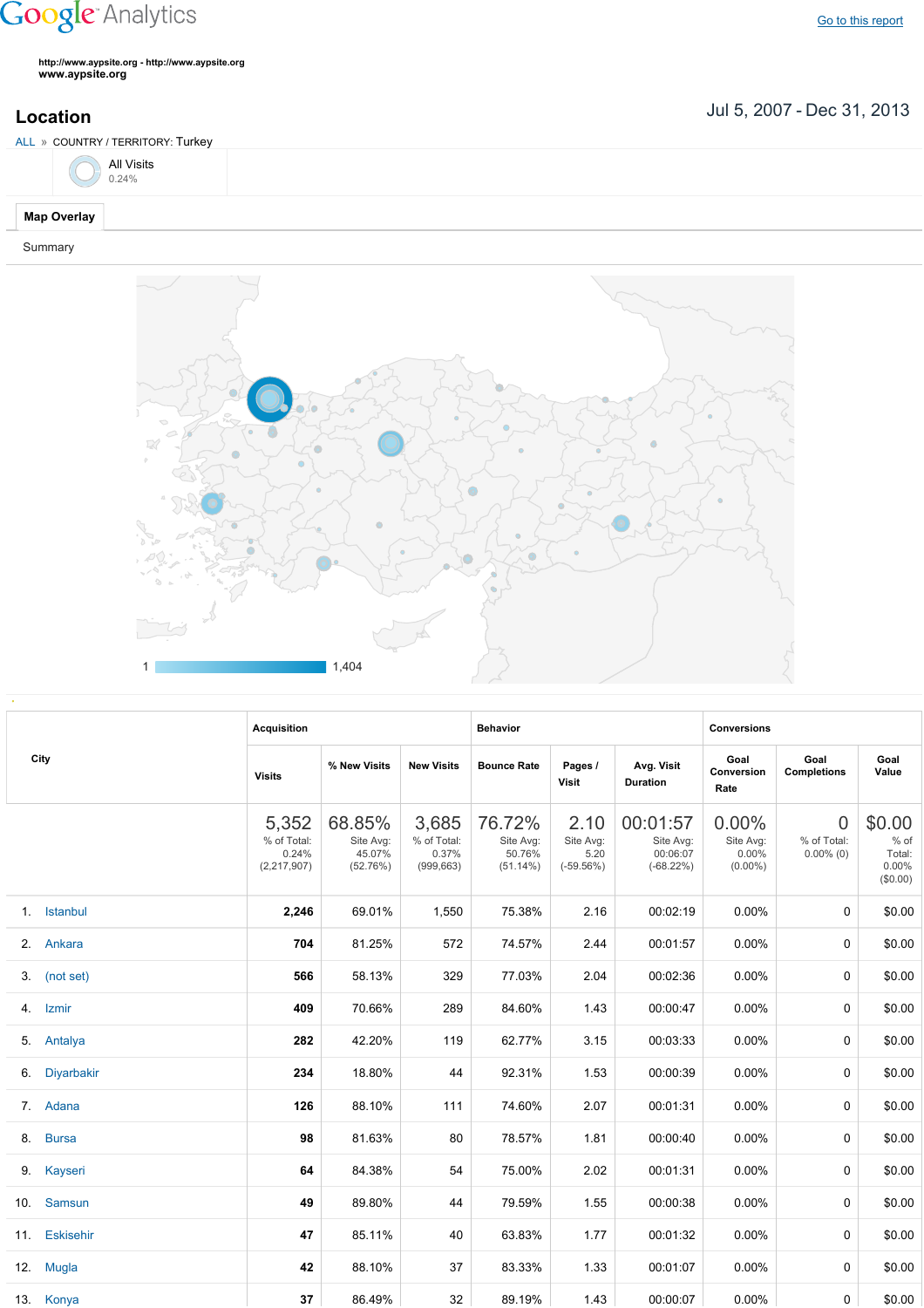|     | 14. Gebze          | 34           | 85.29%   | 29             | 73.53%  | 2.29 | 00:01:49 | $0.00\%$ | 0 | \$0.00 |
|-----|--------------------|--------------|----------|----------------|---------|------|----------|----------|---|--------|
|     | 15. Izmit          | 34           | 79.41%   | 27             | 67.65%  | 2.12 | 00:01:22 | 0.00%    | 0 | \$0.00 |
| 16. | Erzurum            | $32\,$       | 78.12%   | 25             | 81.25%  | 1.62 | 00:00:48 | 0.00%    | 0 | \$0.00 |
|     | 17. Gaziantep      | 31           | 83.87%   | 26             | 80.65%  | 1.42 | 00:00:06 | $0.00\%$ | 0 | \$0.00 |
|     | 18. Corlu          | 30           | 93.33%   | 28             | 86.67%  | 1.17 | 00:00:18 | $0.00\%$ | 0 | \$0.00 |
|     | 19. Balikesir      | 27           | 85.19%   | 23             | 66.67%  | 1.56 | 00:00:34 | 0.00%    | 0 | \$0.00 |
|     | 20. Trabzon        | 27           | 92.59%   | 25             | 77.78%  | 1.37 | 00:00:02 | 0.00%    | 0 | \$0.00 |
|     | 21. Mersin         | 25           | 92.00%   | 23             | 80.00%  | 1.48 | 00:00:11 | 0.00%    | 0 | \$0.00 |
|     | 22. Manisa         | 21           | 90.48%   | 19             | 76.19%  | 1.33 | 00:00:36 | 0.00%    | 0 | \$0.00 |
|     | 23. Aydin          | 19           | 89.47%   | 17             | 84.21%  | 1.26 | 00:00:03 | $0.00\%$ | 0 | \$0.00 |
|     | 24. Adapazari      | 18           | 88.89%   | 16             | 88.89%  | 8.56 | 00:05:57 | 0.00%    | 0 | \$0.00 |
|     | 25. Malatya        | 16           | 100.00%  | 16             | 87.50%  | 1.12 | 00:00:12 | 0.00%    | 0 | \$0.00 |
|     | 26. Antakya        | 14           | 71.43%   | 10             | 71.43%  | 1.57 | 00:00:06 | $0.00\%$ | 0 | \$0.00 |
|     | 27. Zonguldak      | 13           | 76.92%   | 10             | 84.62%  | 1.69 | 00:00:15 | 0.00%    | 0 | \$0.00 |
| 28. | Kutahya            | 10           | 80.00%   | 8              | 80.00%  | 1.20 | 00:00:01 | 0.00%    | 0 | \$0.00 |
| 29. | Kavaklidere        | 10           | 100.00%  | 10             | 90.00%  | 1.40 | 00:00:02 | 0.00%    | 0 | \$0.00 |
|     | 30. Sivas          | 9            | 88.89%   | 8              | 88.89%  | 1.11 | 00:00:11 | 0.00%    | 0 | \$0.00 |
|     | 31. Tokat          | 9            | 88.89%   | 8              | 66.67%  | 1.56 | 00:00:31 | $0.00\%$ | 0 | \$0.00 |
| 32. | Canakkale          | 8            | 87.50%   | 7              | 75.00%  | 1.25 | 00:00:25 | $0.00\%$ | 0 | \$0.00 |
|     | 33. Yigitali       | 8            | 100.00%  | 8              | 100.00% | 1.00 | 00:00:00 | $0.00\%$ | 0 | \$0.00 |
|     | 34. Afyonkarahisar | 6            | 100.00%  | 6              | 100.00% | 1.00 | 00:00:00 | 0.00%    | 0 | \$0.00 |
|     | 35. Elazig         | 6            | 50.00%   | 3              | 83.33%  | 3.00 | 00:02:51 | $0.00\%$ | 0 | \$0.00 |
|     | 36. Iskenderun     | 5            | 100.00%  | 5              | 20.00%  | 9.40 | 00:09:33 | $0.00\%$ | 0 | \$0.00 |
|     | 37. Kahramanmaras  | 5            | 80.00%   | 4              | 80.00%  | 1.20 | 00:00:00 | 0.00%    | 0 | \$0.00 |
|     | 38. Van            | 4            | 50.00%   | $\overline{c}$ | 100.00% | 1.00 | 00:00:00 | $0.00\%$ | 0 | \$0.00 |
|     | 39. Oludeniz       | 4            | 50.00%   | $\overline{c}$ | 100.00% | 1.00 | 00:00:00 | 0.00%    | 0 | \$0.00 |
|     | 40. Isparta        | 3            | 100.00%  | 3              | 100.00% | 1.00 | 00:00:00 | $0.00\%$ | 0 | \$0.00 |
|     | 41. Karaman        | 3            | 66.67%   | $\overline{2}$ | 33.33%  | 8.67 | 00:09:01 | $0.00\%$ | 0 | \$0.00 |
|     | 42. Bolu           | $\mathbf{2}$ | 100.00%  | $\overline{2}$ | 100.00% | 1.00 | 00:00:00 | $0.00\%$ | 0 | \$0.00 |
|     | 43. Erzincan       | $\mathbf{2}$ | 100.00%  | 2              | 100.00% | 1.00 | 00:00:00 | $0.00\%$ | 0 | \$0.00 |
|     | 44. Rize           | $\mathbf{2}$ | 100.00%  | $\overline{2}$ | 100.00% | 1.00 | 00:00:00 | $0.00\%$ | 0 | \$0.00 |
|     | 45. Serik          | $\mathbf{2}$ | $0.00\%$ | 0              | 100.00% | 1.00 | 00:00:00 | $0.00\%$ | 0 | \$0.00 |
|     | 46. Urfa           | $\mathbf{2}$ | 50.00%   | $\mathbf{1}$   | 100.00% | 1.00 | 00:00:00 | 0.00%    | 0 | \$0.00 |
|     | 47. Pirinclik      | 1            | 100.00%  | $\mathbf{1}$   | 100.00% | 1.00 | 00:00:00 | $0.00\%$ | 0 | \$0.00 |
|     | 48. Kars           | $\mathbf{1}$ | 100.00%  | $\mathbf{1}$   | 100.00% | 1.00 | 00:00:00 | $0.00\%$ | 0 | \$0.00 |
|     | 49. Bartin         | 1            | 100.00%  | $\mathbf{1}$   | 100.00% | 1.00 | 00:00:00 | $0.00\%$ | 0 | \$0.00 |
|     | 50. Batman         | 1            | 100.00%  | $\mathbf{1}$   | 100.00% | 1.00 | 00:00:00 | $0.00\%$ | 0 | \$0.00 |
|     | 51. Corum          | 1            | 100.00%  | $\mathbf{1}$   | 100.00% | 1.00 | 00:00:00 | $0.00\%$ | 0 | \$0.00 |
|     | 52. Hatay          | 1            | 100.00%  | $\mathbf{1}$   | 100.00% | 1.00 | 00:00:00 | $0.00\%$ | 0 | \$0.00 |
|     | 53. Karacabey      | 1            | 100.00%  | $\mathbf{1}$   | 100.00% | 1.00 | 00:00:00 | $0.00\%$ | 0 | \$0.00 |